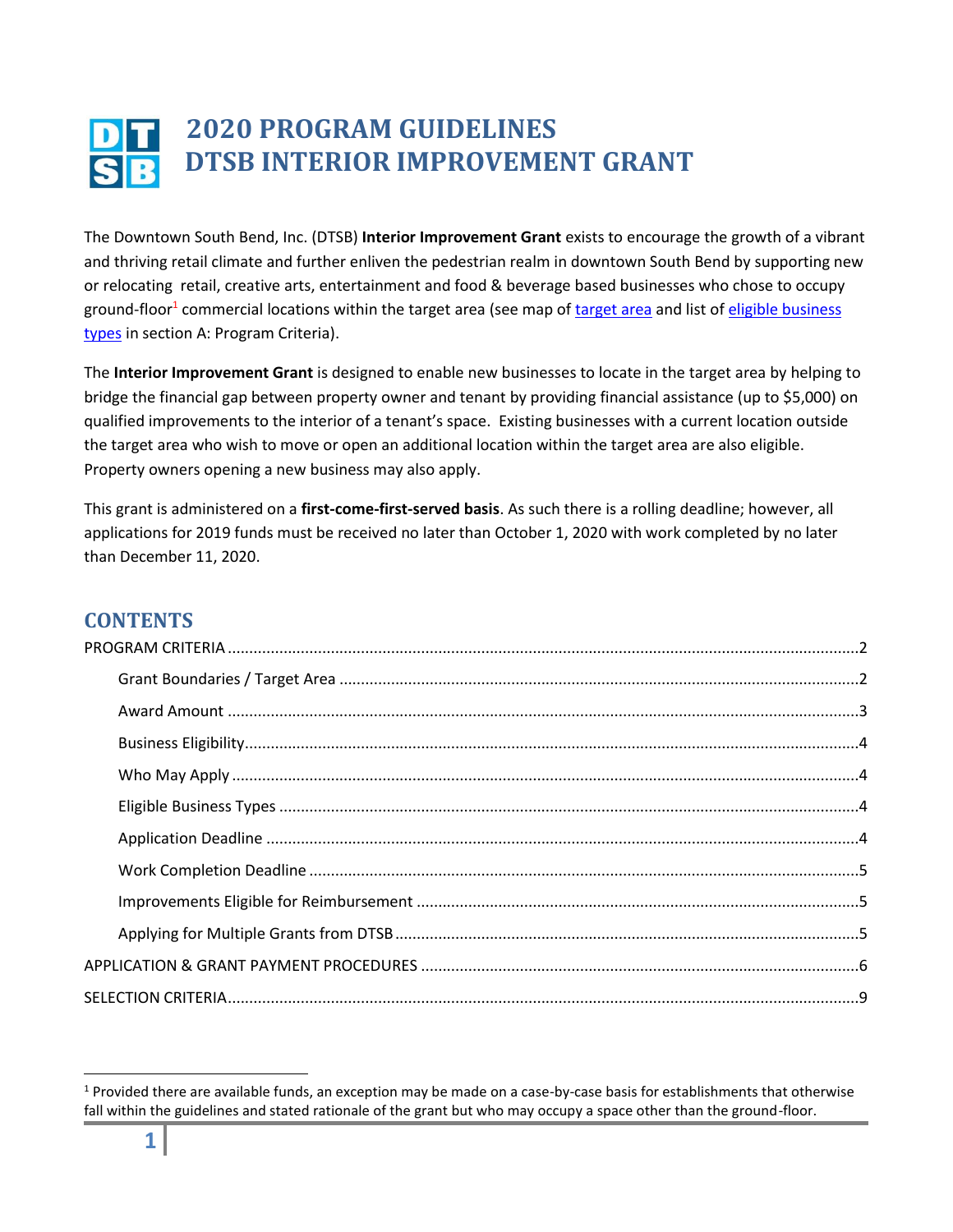# **PROGRAM CRITERIA**

# <span id="page-1-0"></span>**Grant Boundaries / Target Area**

The Interior Improvement Grant is available to a new or existing business moving into the ground floor<sup>2</sup> of a building located within the boundaries of the target area (see map below). Applications for projects located in historic (pre-WWII) buildings will be given priority. Note that there are two tiers within the target area. Priority is given to locations within the Central Business District having the greatest concentration of available retail space.

# **Map of Grant Boundaries / Target Area**



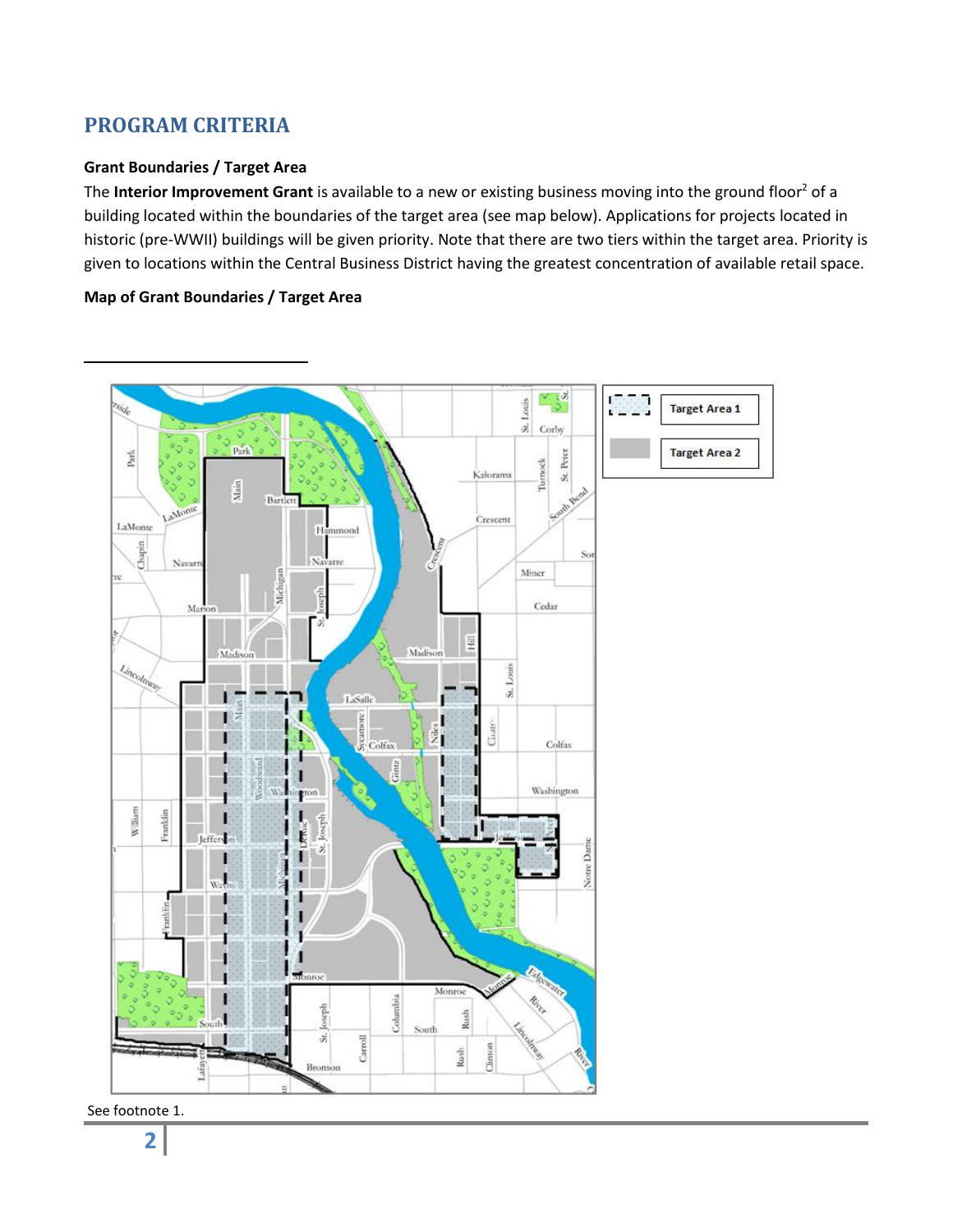# <span id="page-2-0"></span>**Award Amount**

The award amount will be based upon the following: length of occupancy, the amount of space occupied by the business, the location, and whether or not the building is historic (Pre-WWII). The maximum grant award in 2020 will be \$5,000. All grants are subject to the availability of funds. Grant amounts shall be calculated as follows:

# **BUSINESSES LOCATING IN TARGET AREA 1 OR IN A HISTORIC (PRE-WWII) BUILDING**

\$.70 per square foot of space occupied<sup>3</sup>, per lease year (initial term only) will be available to qualified applicants within target area 1 on a first come first served basis.

|          | 1-Year Lease | 2-Year Lease | 3-Year Lease | 4-Year Lease | 5-Year Lease |  |  |
|----------|--------------|--------------|--------------|--------------|--------------|--|--|
| 1,000 SF | \$700        | \$1,400      | \$2,100      | \$2,800      | \$3,500      |  |  |
| 1,500 SF | \$1,050      | \$2,100      | \$3,150      | \$4,200      | \$5,000      |  |  |
| 2,000 SF | \$1,400      | \$2,800      | \$4,200      | \$5,000      | \$5,000      |  |  |
| 2,500 SF | \$1,750      | \$3,500      | \$5,000      | \$5,000      | \$5,000      |  |  |
| 3,000 SF | \$2,100      | \$4,200      | \$5,000      | \$5,000      | \$5,000      |  |  |
| 3,500 SF | \$2,450      | \$4,900      | \$5,000      | \$5,000      | \$5,000      |  |  |
| 4,000 SF | \$2,800      | \$5,000      | \$5,000      | \$5,000      | \$5,000      |  |  |
| 4,500 SF | \$3,150      | \$5,000      | \$5,000      | \$5,000      | \$5,000      |  |  |
| 5,000 SF | \$3,500      | \$5,000      | \$5,000      | \$5,000      | \$5,000      |  |  |

# **BUSINESSES LOCATING IN TARGET AREA 2**

\$.30 per square foot of space occupied, per lease year (initial term only) will be available to qualified applicants within target area 2 on a first come first served basis.

|          | 1-Year Lease | 2-Year Lease | 3-Year Lease | 4-Year Lease | 5-Year Lease |
|----------|--------------|--------------|--------------|--------------|--------------|
| 1,000 SF | \$300        | \$600        | \$900        | \$1,200      | \$1,500      |
| 1,500 SF | \$450        | \$900        | \$1,350      | \$1,800      | \$2250       |
| 2,000 SF | \$600        | \$1,200      | \$1,800      | \$2,400      | \$3,000      |
| 2,500 SF | \$750        | \$1,500      | \$2,250      | \$3,000      | \$3,750      |
| 3,000 SF | \$900        | \$1,800      | \$2,700      | \$3,600      | \$4,500      |
| 3,500 SF | \$1,050      | \$2,100      | \$3,150      | \$4,200      | \$5,000      |
| 4,000 SF | \$1,200      | \$2,400      | \$3,600      | \$4,800      | \$5,000      |
| 4,500 SF | \$1,350      | \$2,700      | \$4,050      | \$5,000      | \$5,000      |
| 5,000 SF | \$1,500      | \$3,000      | \$4,500      | \$5,000      | \$5,000      |

**\*For businesses purchasing a property, a lease term of 5 years shall be used for the purposes of calculating eligible grant funds.** 

<sup>3</sup> Useable square foot measurements will be based on BOMA standards.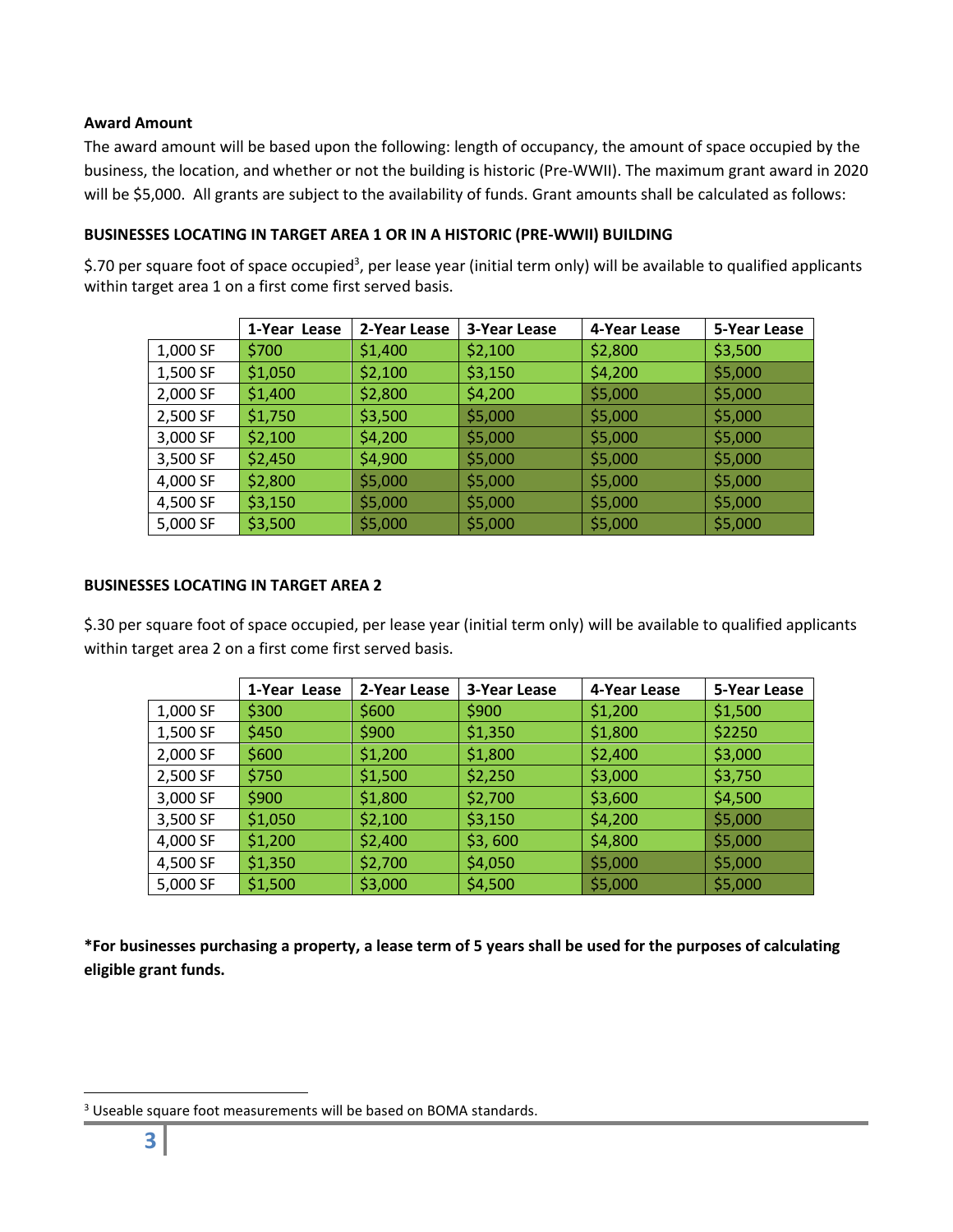# <span id="page-3-1"></span>**Business Eligibility**

The grant is intended to assist:

- A new business locating within the target area
- An existing business relocating to the target area from outside the target area
- An existing business opening an additional location within the target area

The grant is not intended to assist:

- Existing businesses within the target area and who wish to change locations<sup>4</sup>
- New construction

# <span id="page-3-2"></span>**Who May Apply**

Program applicants can be property owners or tenants of commercial buildings. However, property owners and affected tenants must both sign the Grant Application in order to participate in the program.

# <span id="page-3-0"></span>**Eligible Business Types**

To support a compelling mix of retail, restaurant, and cultural tenants for the Central Business District, certain business and tenant types will be given priority:

- Retail, restaurant, and cultural establishments (such as movie theaters and live music performance venues) with both daytime and evening operating hours.
- Arts related businesses
- Bookstore / music store
- Quality apparel / shoes / accessories
- Sporting goods / active lifestyle
- Drugstore or pharmacy
- Convenience market / sundries
- Home goods, accessories, furniture
- General merchandise stores
- Small variety and specialty stores
- Pet store
- Food related ventures such as grocery stores, restaurants, coffee/tea shops, ice-cream parlor, bakeries, produce markets, butcher, health food stores and other specialty food operations

# <span id="page-3-3"></span>**Application Deadline**

The applicant must apply for the grant within a year of signing the lease. Funds are awarded on a first-comefirst-served basis. As such there is a rolling deadline; however, all applications for 2020 funds must be received no later than October 1, 2020.

<sup>4</sup> Businesses in this category are eligible to apply for the DTSB Exterior Enhancement Grant or the Business Assistance Mini Grant.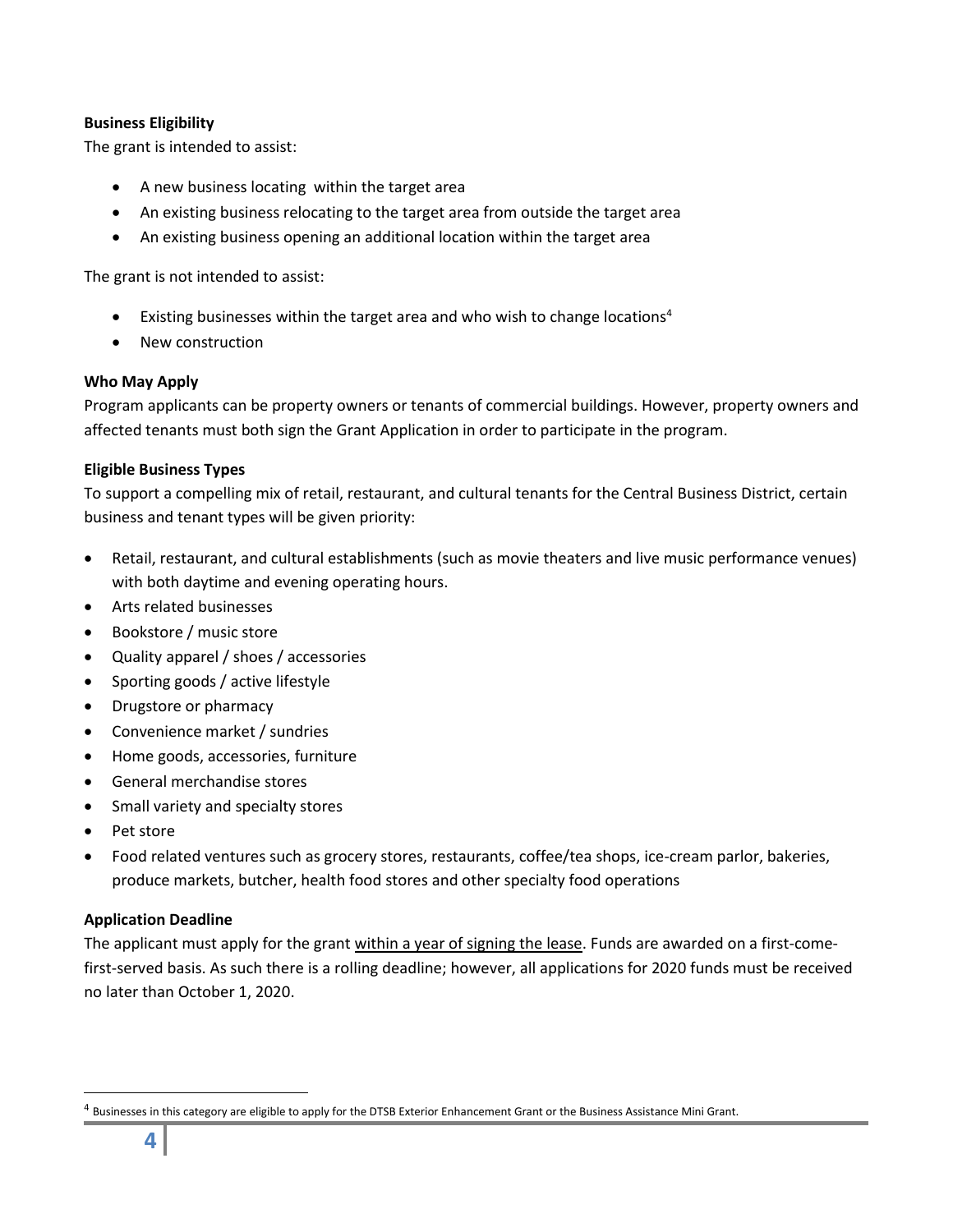#### <span id="page-4-0"></span>**Work Completion Deadline**

All work must be completed, and reimbursement paperwork submitted to DTSB within 60 days from the date the grant agreement is signed (unless a construction schedule is submitted for consideration by the committee) or by no later than December 11, 2020.

### <span id="page-4-1"></span>**Improvements Eligible for Reimbursement**

Under the **Interior Improvement Grant** program, eligible expenses include:

- Interior design and décor
- Historic restoration of interior features
- Compliance with the Americans with Disabilities Act (ADA)
- Plumbing, mechanical, electrical & HVAC
- Hazardous materials abatement, such as asbestos removal
- Demolition and shell reconstruction
- Bar / Cash wrap
- Flooring
- Windows/Doors
- Lighting

#### **Improvements NOT Eligible for Reimbursement**

Ineligible expenditures include, but are not limited to the following:

- Furniture such as tables, chairs, couches, display racks and other similar fixtures
- Temporary or moveable cubicles or partitions to subdivide space
- Office equipment including computers, telephones, copy machines and similar items
- Renovating space on a speculative basis to attract new tenants
- Moving Expenses
- Working Capital
- Inventory
- Permits
- Inspections

#### <span id="page-4-2"></span>**Applying for Multiple Grants from DTSB**

A downtown business is typically eligible for only one grant per year. However, while applicants cannot apply for the Business Assistance Mini-Grant at the same time applying for the Interior Improvement Grant, **a new business locating downtown may apply for BOTH the Interior Improvement Grant and the DTSB Exterior Enhancement Grant at the same time**. Grant recipients of the **Interior Improvement Grant** will have to wait a minimum of one year before they are eligible to apply for the Business Assistance Mini-Grant.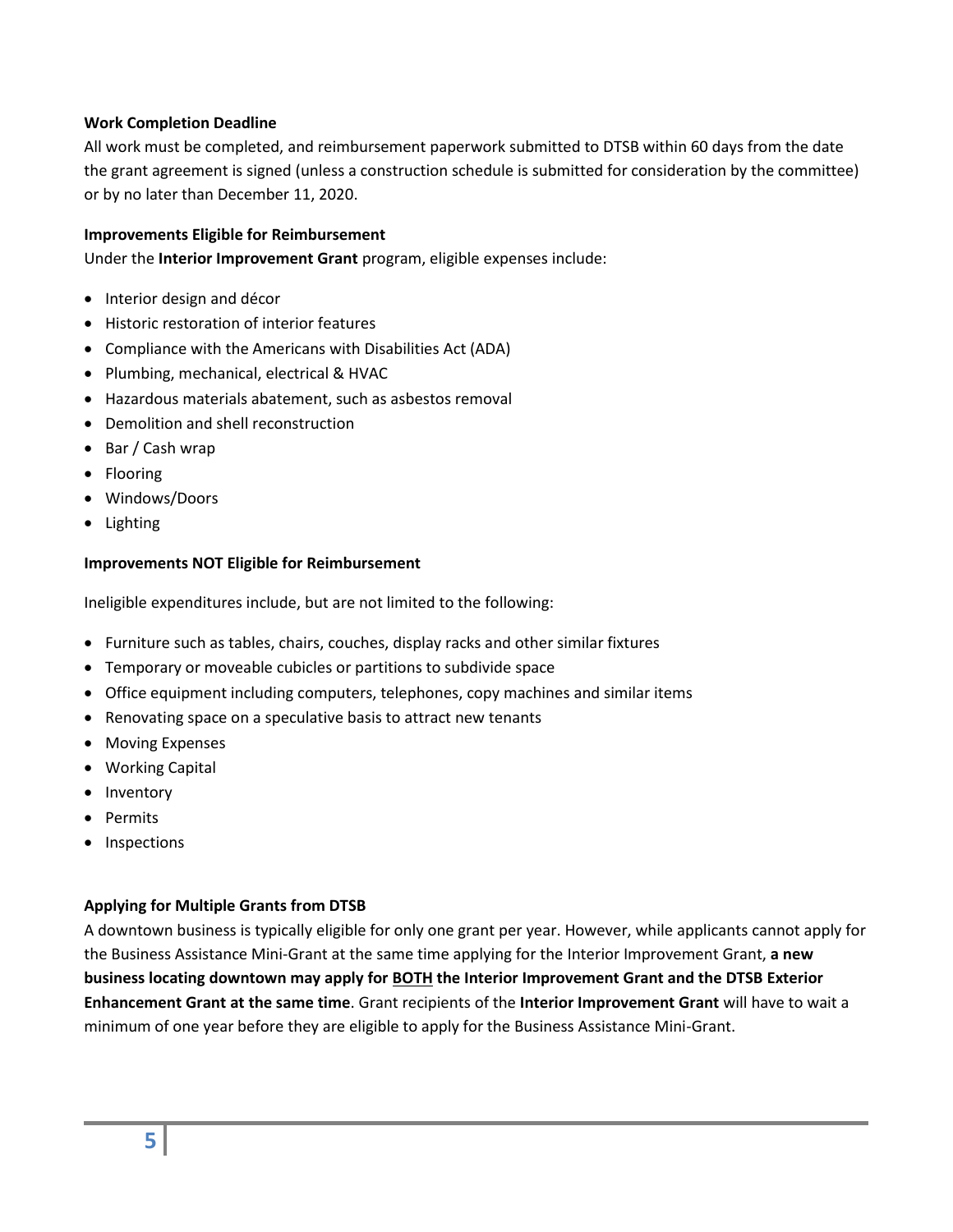# <span id="page-5-0"></span>**APPLICATION & GRANT PAYMENT PROCEDURES**

Funds for the **Interior Improvement Grant** Program shall be allocated by the DTSB Board of Directors at the beginning of each year as part of the annual budget approval process. Please note annual funds for this grant are limited, and applicants for the grant will be considered on a first come, first served basis.

Funds will only be awarded after all proposed improvements have been completed and proof that all contractors have been paid has been provided (contractor's Final Waiver of Lien).

The application process is described in full in the steps below.

1. Complete and submit the **Interior Improvement Grant Pre-Application** form (available at [www.downtownsouthbend.com\)](http://www.downtownsouthbend.com/) along with digital photographs of your project. This application can be emailed to [apaul@downtownsouthbend.com,](mailto:apaul@downtownsouthbend.com) delivered in person, or mailed to the DTSB office at 217 S. Michigan St., South Bend, IN 46601.

An optional pre-application meeting or phone call can be scheduled to review the program guidelines and procedures. Call Amy at 574-968-7292 or email [apaul@downtownsouthbend.com.](mailto:apaul@downtownsouthbend.com)

- 2. The Pre-Application will be reviewed by the Director of Business Engagement to verify qualification and consult with the Interior Improvement Grant Committee. Within two weeks of submitting the Pre-Application, DTSB will contact you and discuss if a meeting is necessary prior to filling out the full application.
- 3. If a meeting is necessary, representative(s) from DTSB may meet you at the project site, or you may be requested to present information to the Interior Improvement Grant Committee at the DTSB offices, before the application is submitted<sup>5</sup>.
- 4. If the project qualifies, you have 4 weeks to complete and submit the full application along with all required attachments to DTSB. Each grant applicant must follow all grant application procedures. The cost to prepare the application, if any, is the sole responsibility of the applicant. The following documents should be included as attachments to the application:
	- a. Business plan (for new/not yet established businesses)
	- b. Letter of Intent or copy of signed lease
	- c. At least 2 bids from a licensed contractor  $6$
- 5. The Interior Improvement Grant Committee will review the application. Fully and properly completed grant applications will be approved or denied within 2 weeks of receipt by DTSB. **The project must be approved by DTSB PRIOR to construction commencement. DTSB must be notified if time constraints necessitate an acceleration of the application process.**

*<sup>5</sup> All services and comments by any of the Interior Improvement Grant Committee members or DTSB staff, whether in private or public, in no way represent the delivery of professional design services, and are only offered to facilitate the owners understanding of the grant program and process. DTSB does not provide design assistance for projects. The assistance of the Interior Improvement Grant Committee is limited to questions about the funding for applicable portions of the project, along with making suggestions based on expected outcomes.*

*<sup>6</sup> To find out if your contractor is licensed, call the City of South Bend Building Department at 574-235-9554 and they will let you know if your contractor is listed.*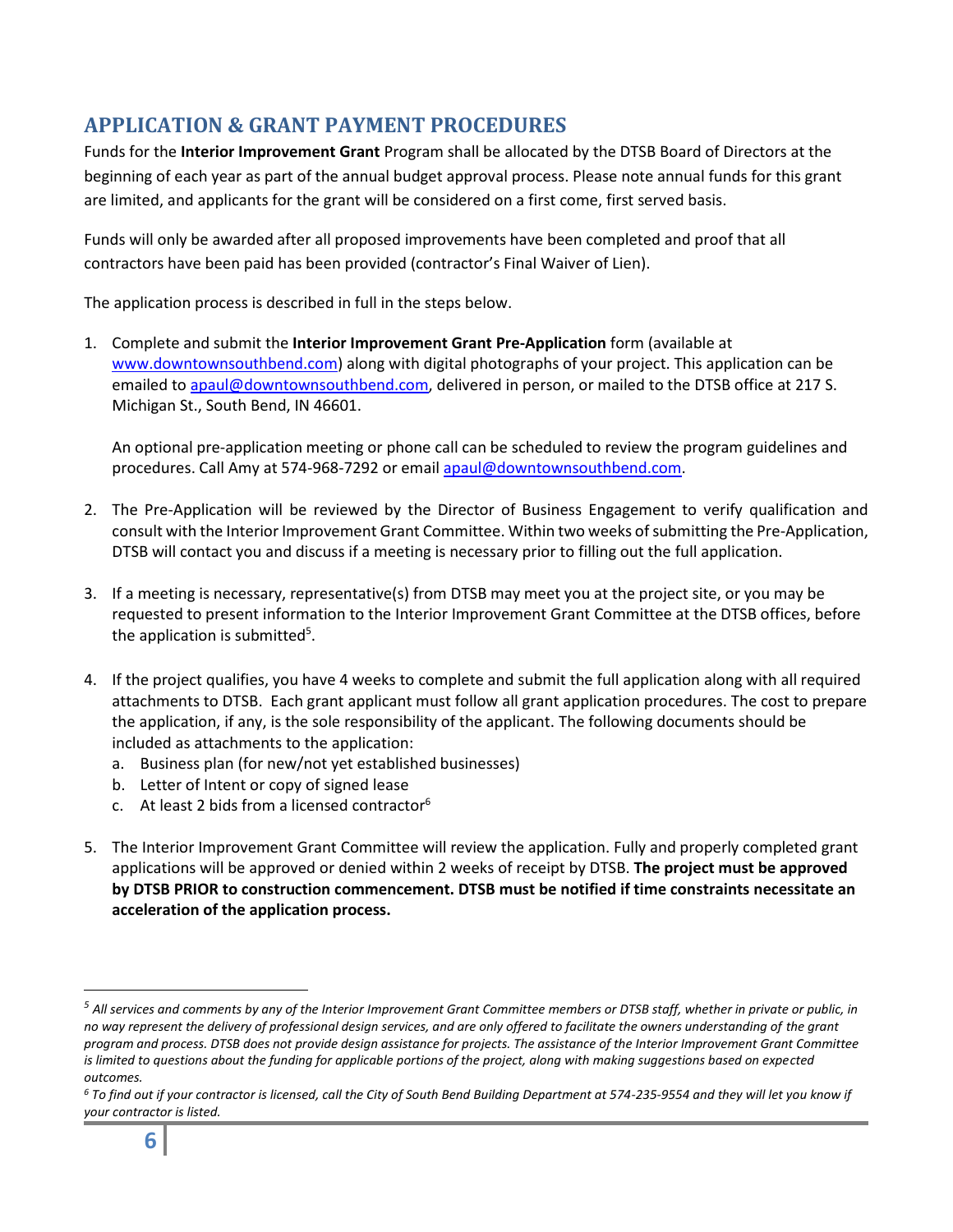- 6. DTSB will notify the applicant of design approval or denial and grant amount (if approved) by letter. **Construction on improvements must begin within 90 days of approval of the application. The grant recipient must provide a construction schedule for the work associated with the grant. Failure to provide and/or begin the project within the scheduled amount of time without a formal request in writing and approval of an extension by DTSB will constitute a breach of the contract and funding will be withdrawn.**
- 7. Once improvements are complete, (all authorities having jurisdiction have provided final certification of compliance) the applicant shall submit to DTSB: a grant payment request letter, accompanied by appropriate proof of expenses, proof that project was completed in-keeping with the scope of work originally approved by the committee, code compliance final review and approval, and proof of payments. At this time you should also fill out a W-9 form from DTSB so we can send you a 1099 if applicable. This step is not required if you are incorporated.
- 8. Grant monies will be paid at the completion of the project and once a copy of the contractor's Final Waiver of Lien has been provided. Grant check will be mailed to recipient within thirty (30) days of the opening of the new business.



# **Note: The project must be approved by DTSB PRIOR to construction commencement. DTSB must be notified if time constraints necessitate an acceleration of the application process.**

**Note:** All contractors hired by program participants must be licensed contractors pre-qualified by the DTSB Interior Improvement grant committee. Applicants may call the City of South Bend Building Department at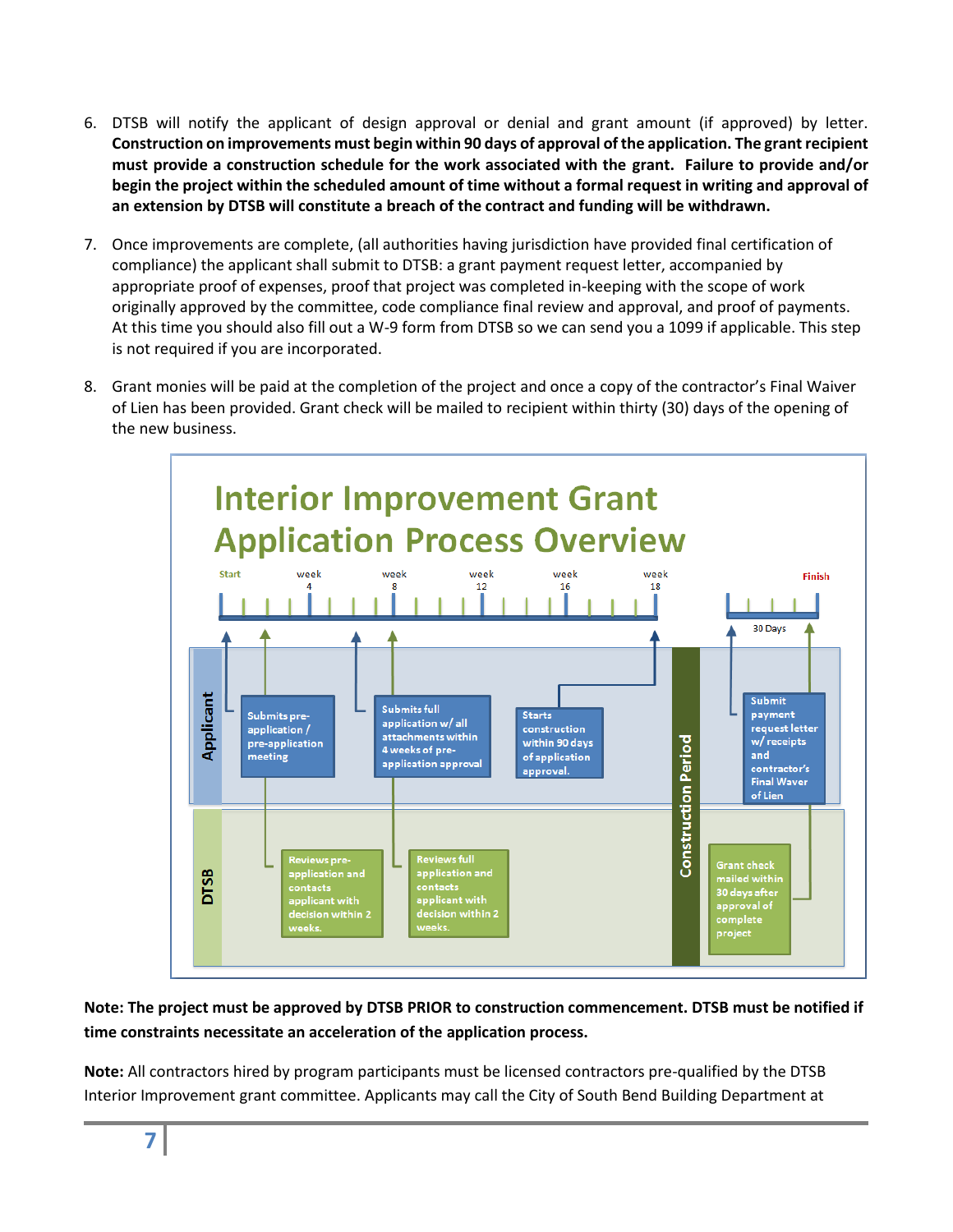574-235-9554 to determine whether their contractors are licensed. Grant applicants shall submit a completed Contractor Pre-Qualification Review form for each prime contractor they propose to hire to perform the work covered by the grant.

Neither DTSB nor the City of South Bend shall have any liability for workmanship, design, or schedule delays related to the project receiving grant funds under this Program.

Any member of the DTSB Interior Improvement Grant Program Committee must notify the DTSB staff person of any association with any projects coming before the Committee for review or funding. Said members will excuse themselves in voting for the approval for any such projects.